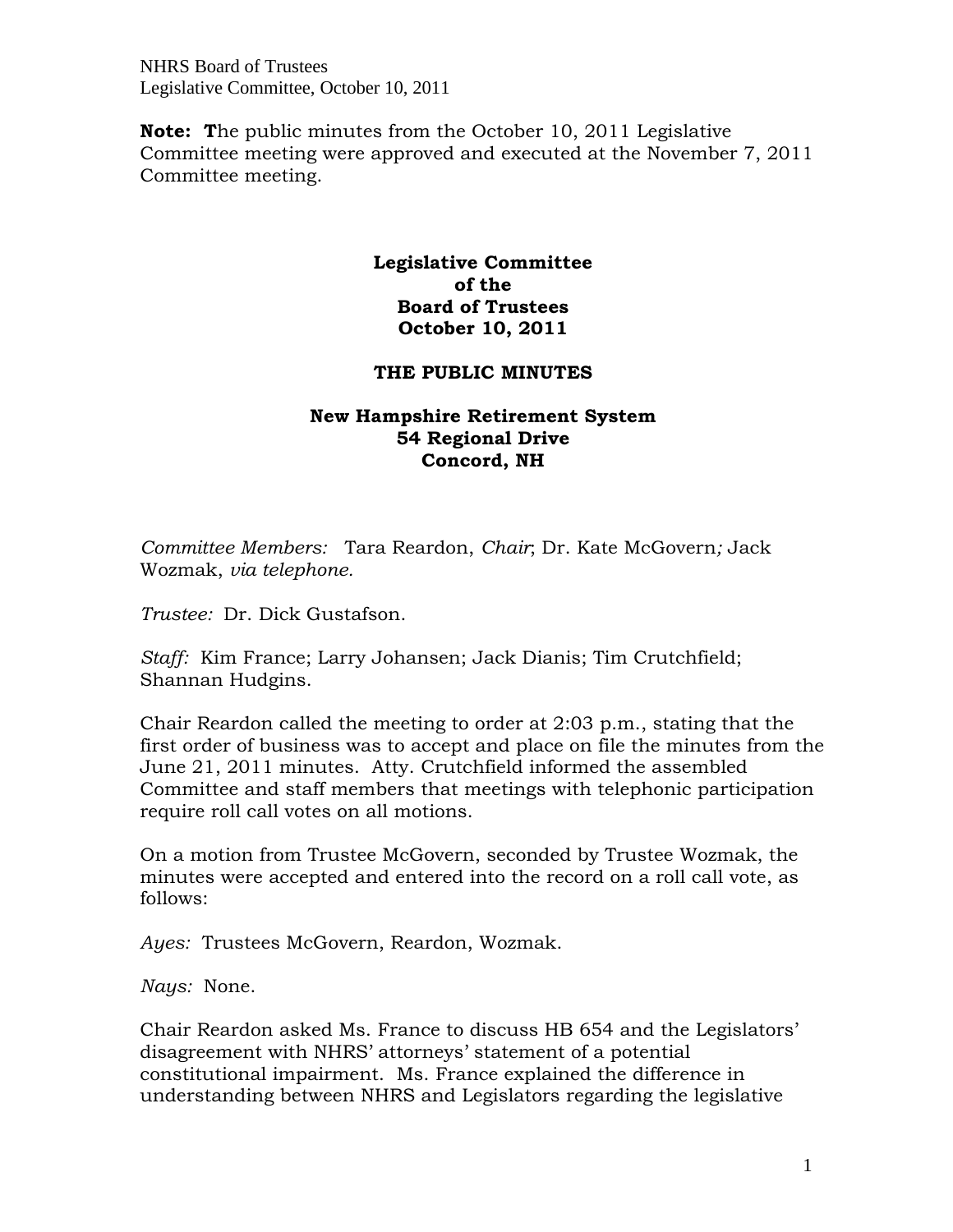NHRS Board of Trustees Legislative Committee, October 10, 2011

intent of HB 2. It was noted that although NHRS Staff had been consistent in its presentation of fiscal notes to the Legislature, now that employers are experiencing financial difficulties, there is an expectation of substantive relief from their retirement obligation for the month of July 2011.

On a motion by Trustee McGovern, seconded by Trustee Wozmak, the Committee voted to recommend that the full Board waive the Attorney-Client Privilege of Confidentiality on the September 23, 2011 memo from Atty. Schulman on HB 654, on a roll call vote as follows:

*Ayes:* Trustees McGovern, Reardon, Wozmak.

*Nays:* None.

Ms. France also updated the Committee on HB 2 implementation issues, indicating that certain provisions would benefit from clarifying language.

On a motion by Trustee Wozmak, seconded by Trustee McGovern, the Committee voted to recommend that the full Board authorize staff to seek clarifying language for Section 163 of HB 2 relative to Average Final Compensation when Extra and Special Duty Pay was reported by the employer, on a roll call vote as follows:

*Ayes:* Trustees McGovern, Reardon, Wozmak.

*Nays:* None.

On a motion by Trustee McGovern, seconded by Trustee Wozmak, the Committee voted to recommend that the full Board authorize staff to work with the bill sponsor, or legislators moving the bill, to develop clarifying language for Section 168 of HB 2 regarding Accidental Disability Retirement, on a roll call vote as follows:

*Ayes:* Trustees McGovern, Reardon, Wozmak.

*Nays:* None.

On a motion by Trustee McGovern, seconded by Trustee Wozmak, the Committee voted to recommend that the full Board authorize staff to seek clarifying language to set the Credit of Interest calculation in Section 179 of HB 2 as of January 1 of each calendar year, not the fiscal year, and that the phrase "whichever is lower" be moved to follow "by December 1 of each year", on a roll call vote as follows: